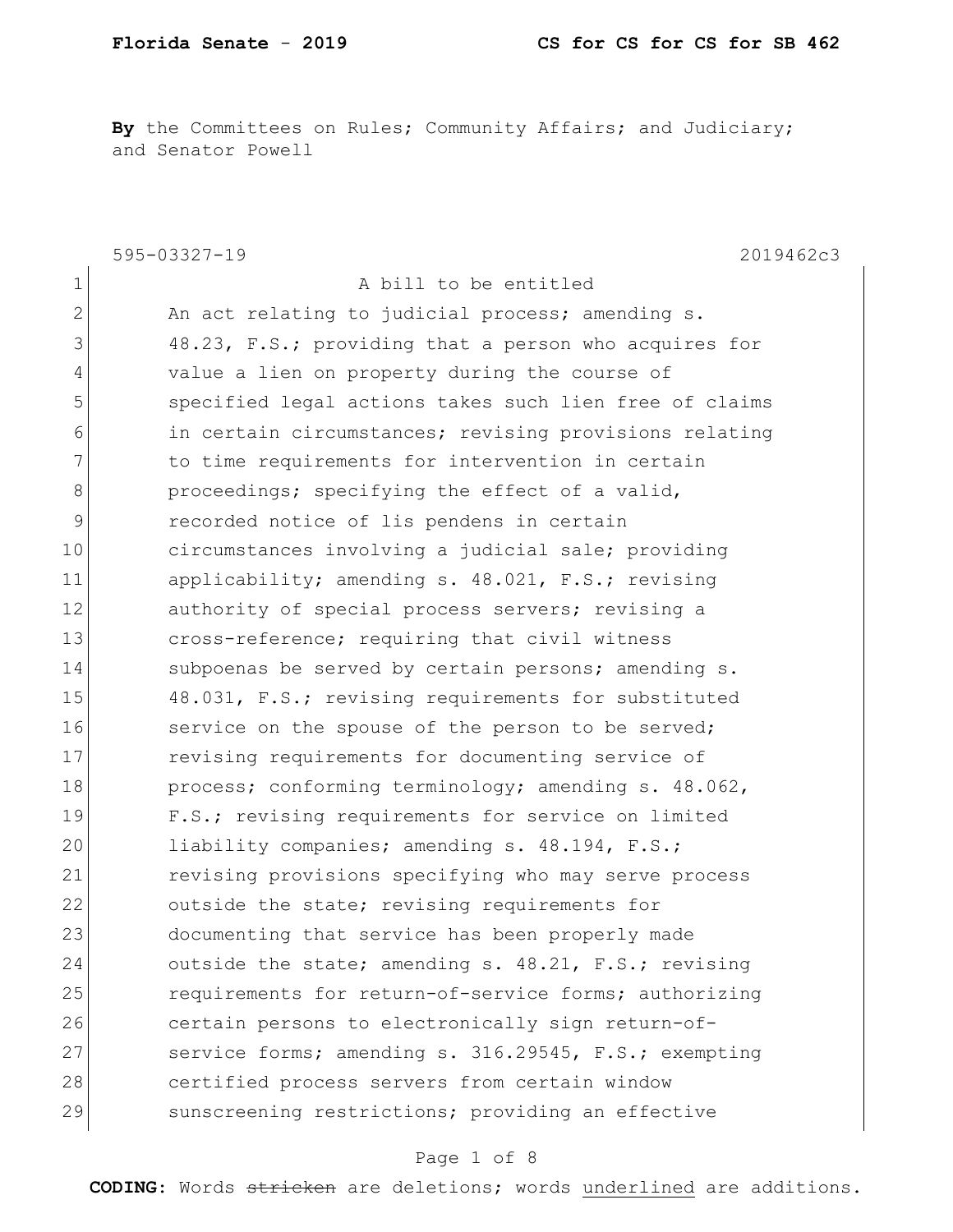|    | 595-03327-19<br>2019462c3                                        |
|----|------------------------------------------------------------------|
| 30 | date.                                                            |
| 31 |                                                                  |
| 32 | Be It Enacted by the Legislature of the State of Florida:        |
| 33 |                                                                  |
| 34 | Section 1. Paragraphs (b) and (d) of subsection (1) of           |
| 35 | section 48.23, Florida Statutes, are amended to read:            |
| 36 | 48.23 Lis pendens.-                                              |
| 37 | (1)                                                              |
| 38 | (b) 1. An action that is filed for specific performance or       |
| 39 | that is not based on a duly recorded instrument has no effect,   |
| 40 | except as between the parties to the proceeding, on the title    |
| 41 | to, or on any lien upon, the real or personal property unless a  |
| 42 | notice of lis pendens has been recorded and has not expired or   |
| 43 | been withdrawn or discharged.                                    |
| 44 | 2. Any person acquiring for value an interest in, or lien        |
| 45 | upon, the real or personal property during the pendency of an    |
| 46 | action described in subparagraph 1., other than a party to the   |
| 47 | proceeding or the legal successor by operation of law, or        |
| 48 | personal representative, heir, or devisee of a deceased party to |
| 49 | the proceeding, shall take such interest or lien exempt from all |
| 50 | claims against the property that were filed in such action by    |
| 51 | the party who failed to record a notice of lis pendens or whose  |
| 52 | notice expired or was withdrawn or discharged, and from any      |
| 53 | judgment entered in the proceeding, notwithstanding the          |
| 54 | provisions of s. 695.01, as if such person had no actual or      |
| 55 | constructive notice of the proceeding or of the claims made      |
| 56 | therein or the documents forming the causes of action against    |
| 57 | the property in the proceeding.                                  |
| 58 | (d) Except for the interest of persons in possession or          |

# Page 2 of 8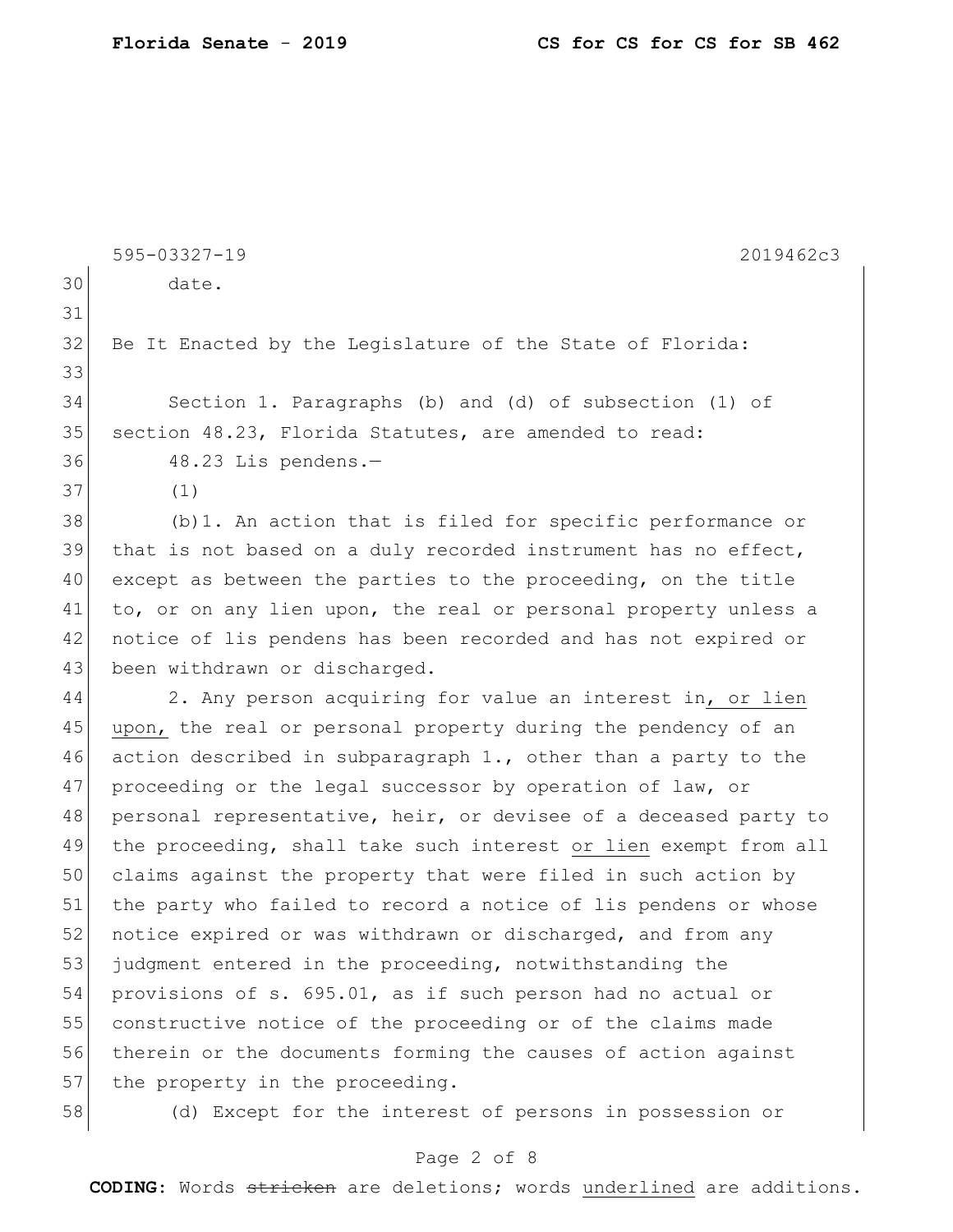595-03327-19 2019462c3 59 easements of use, the recording of such notice of lis pendens, 60 provided that during the pendency of the proceeding it has not 61 expired pursuant to subsection (2) or been withdrawn or 62 discharged, constitutes a bar to the enforcement against the 63 property described in the notice of all interests and liens, 64 including, but not limited to, federal tax liens and levies, 65 unrecorded at the time of recording the notice unless the holder 66 of any such unrecorded interest or lien moves to intervene 67 intervenes in such proceedings within 30 days after the 68 recording of the notice and the court ultimately grants the 69 motion. If the holder of any such unrecorded interest or lien 70 does not intervene in the proceedings and if such proceedings 71 are prosecuted to a judicial sale of the property described in 72 the notice, the property shall be forever discharged from all 73 such unrecorded interests and liens. A valid recorded notice of 74 lis pendens of such proceedings prosecuted to a judicial sale 75 remains in effect through the recording of any instrument 76 transferring title to the property pursuant to the final 77 judgment unless it expires, is withdrawn, or it is otherwise 78 discharged. If the notice of lis pendens expires or is withdrawn 79 or discharged, the expiration, withdrawal, or discharge of the 80 | notice does not affect the validity of any unrecorded interest 81 or lien. 82 Section 2. The changes made by this act to s. 48.23, 83 Florida Statutes, are intended to clarify existing law and shall 84 apply to actions pending on the effective date of this act. 85 Section 3. Subsection (1) of section 48.021, Florida 86 Statutes, is amended to read: 87 48.021 Process; by whom served.

# Page 3 of 8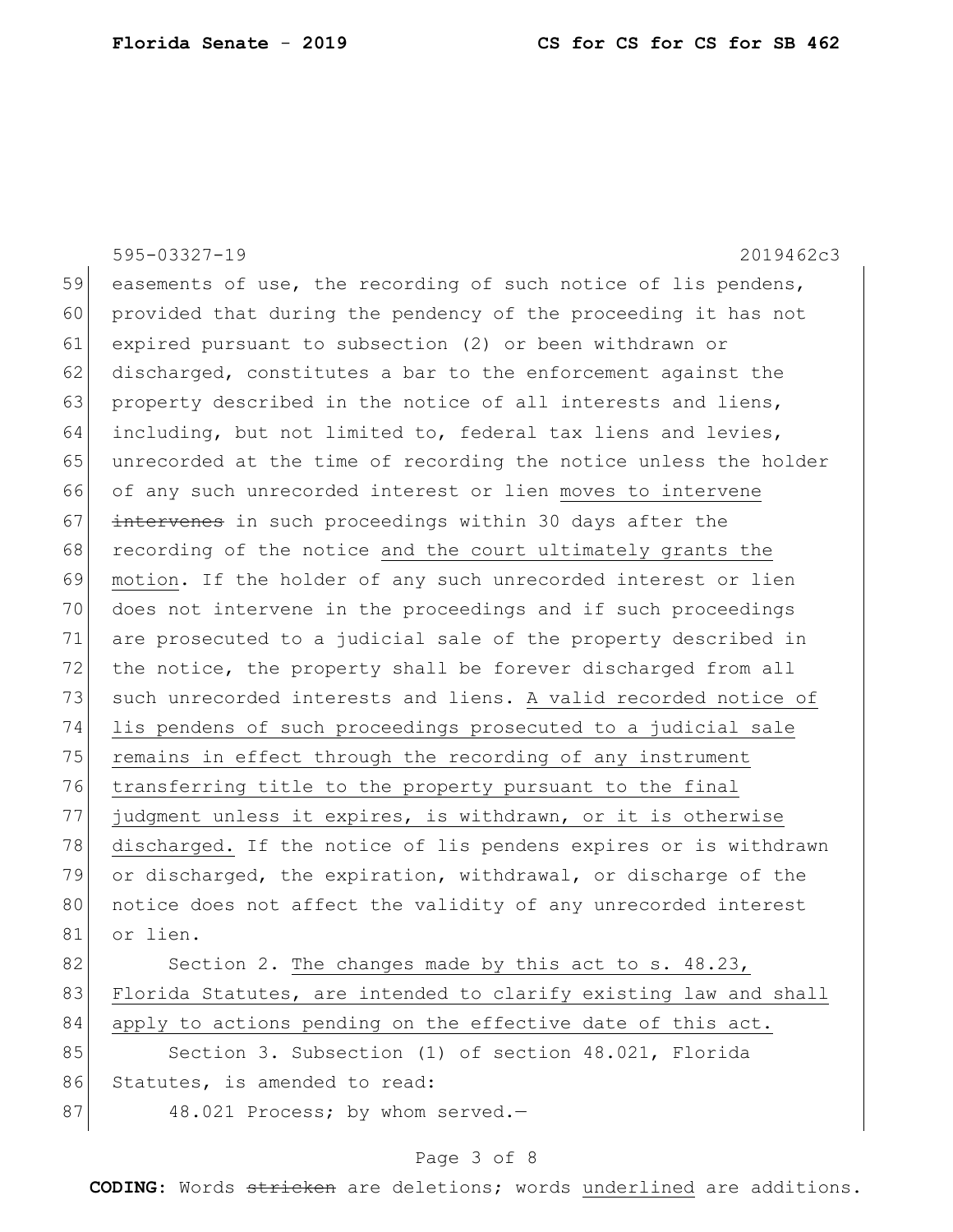595-03327-19 2019462c3 88 (1) All process shall be served by the sheriff of the 89 county where the person to be served is found, except initial 90 nonenforceable civil process, criminal witness subpoenas, and 91 criminal summonses may be served by a special process server 92 appointed by the sheriff as provided  $f$ or in this section or by a 93 certified process server as provided for in s. 48.27 ss. 48.25-94  $\left[48.31$ . Civil witness subpoenas shall may be served by any person 95 authorized by rules of civil procedure. 96 Section 4. Subsections (2) and (5) and paragraph (a) of 97 subsection (6) of section 48.031, Florida Statutes, are amended 98 to read: 99 48.031 Service of process generally; service of witness 100 subpoenas.-101 (2)(a) Substituted Substitute service may be made on the 102 spouse of the person to be served may be made at any place in a 103  $\frac{103}{103}$  the county by an individual authorized under s. 48.021 or s. 104 48.27 to serve process in that county, if the cause of action is 105 not an adversarial adversary proceeding between the spouse and 106 the person to be served, if the spouse requests such service or 107 | the spouse is also a party to the action, and if the spouse and 108 person to be served reside are residing together in the same 109 dwelling, regardless of whether such dwelling is located in the 110 county where substituted service is made. 111 (b) Substituted Substitute service may be made on an 112 individual doing business as a sole proprietorship at his or her 113 place of business, during regular business hours, by serving the 114 person in charge of the business at the time of service if two 115 attempts to serve the owner are have been made at the place of 116 business.

#### Page 4 of 8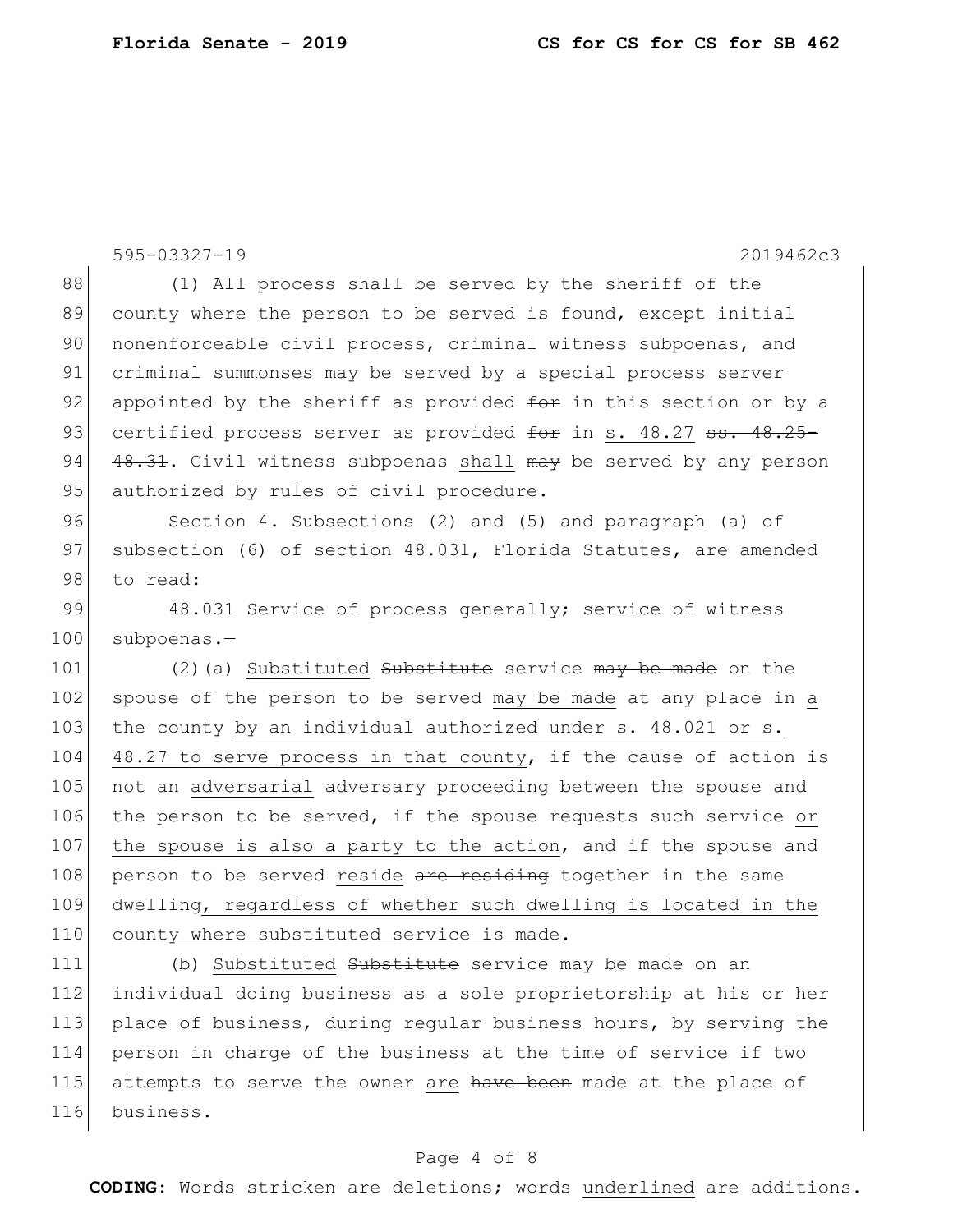595-03327-19 2019462c3 117 (5) A person serving process shall place, on the first page 118 only of at least one of the processes served, the date and time 119 of service, his or her initials or signature, and, if 120 applicable, his or her identification number and initials for 121 all service of process. The person serving process shall list on 122 the return-of-service form all initial pleadings delivered and 123 served along with the process. The person requesting service or 124 the person authorized to serve the process shall file the 125 return-of-service form with the court. 126 (6) (a) If the only address for a person to be served which 127 is discoverable through public records is a private mailbox, a 128 virtual office, or an executive office or mini suite, 129 substituted substitute service may be made by leaving a copy of 130 the process with the person in charge of the private mailbox, 131 virtual office, or executive office or mini suite, but only if 132 the process server determines that the person to be served 133 maintains a mailbox, a virtual office, or an executive office or 134 mini suite at that location. 135 Section 5. Subsection (4) of section 48.062, Florida 136 Statutes, is amended to read: 137 48.062 Service on a limited liability company. 138 (4) If the address provided for the registered agent, 139 member, or manager is a residence, a  $\Theta$ r private mailbox, a 140 virtual office, or an executive office or mini suite, service on 141 the domestic or foreign limited liability company, domestic or 142 foreign, may be made by serving the registered agent, member, or 143 manager in accordance with s. 48.031. 144 Section 6. Subsection (1) of section 48.194, Florida 145 Statutes, is amended to read:

#### Page 5 of 8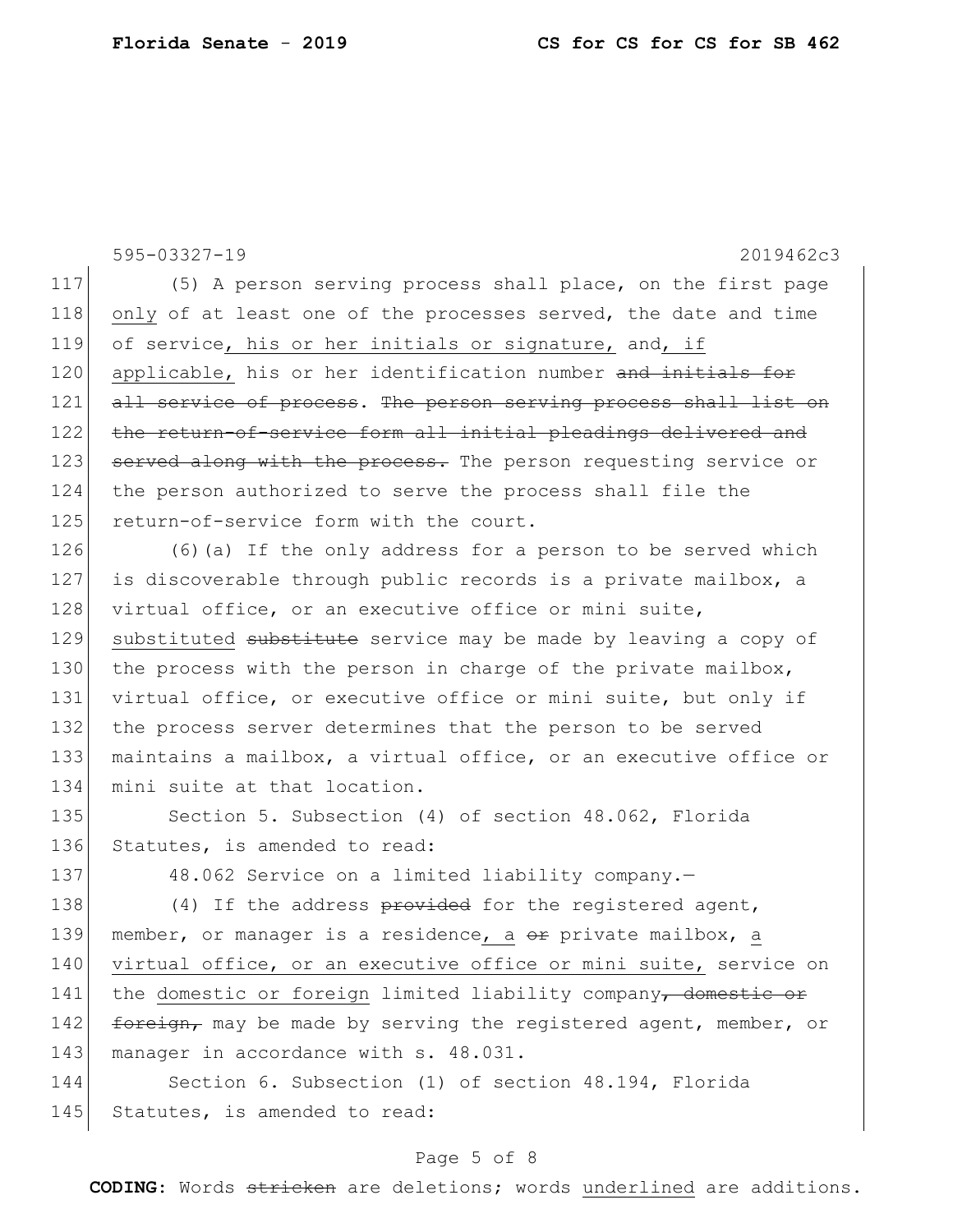595-03327-19 2019462c3 146 48.194 Personal service outside state.-147 (1) Except as otherwise provided herein, service of process 148 on persons outside of this state shall be made in the same 149 manner as service within this state by any person officer 150 authorized to serve process in the state where the person is 151 served. No order of court is required. A An affidavit of the 152 officer shall be filed, stating the time, manner, and place of 153 service. The court may consider the return-of-service form 154 described in s.  $48.21$  affidavit, or any other competent 155 evidence, in determining whether service has been properly made. 156 Service of process on persons outside the United States may be 157 required to conform to the provisions of the Haque Convention on 158 the Service Abroad of Judicial and Extrajudicial Documents in 159 Civil or Commercial Matters. 160 Section 7. Subsection (1) of section 48.21, Florida 161 Statutes, is amended to read: 162 48.21 Return of execution of process.-163 (1) Each person who effects service of process shall note 164 on a return-of-service form attached thereto<sub>r</sub> the date and time 165 when it comes to hand, the date and time when it is served, the 166 manner of service, the name of the person on whom it was served, 167 and, if the person is served in a representative capacity, the 168 position occupied by the person. The return-of-service form must 169 list all pleadings and documents served and be signed by the 170 person who effects the service of process. However, a person who 171 is authorized under this chapter to serve process and employed 172 by a sheriff who effects such the service of process may sign 173 the return-of-service form using an electronic signature 174 certified by the sheriff.

# Page 6 of 8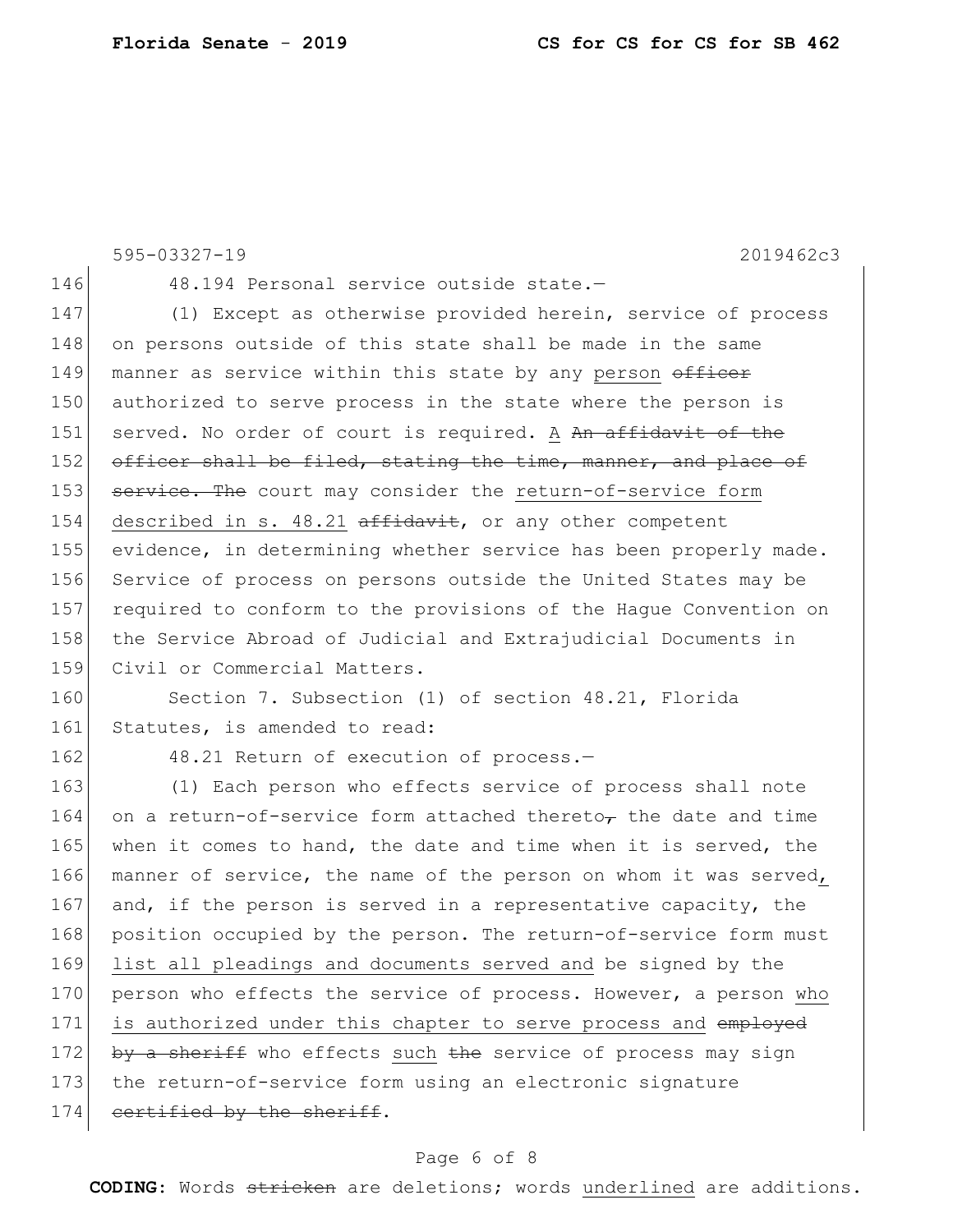595-03327-19 2019462c3 175 Section 8. Section 316.29545, Florida Statutes, is amended 176 to read: 177 316.29545 Window sunscreening exclusions; medical 178 exemption; certain law enforcement vehicles, process server 179 vehicles, and private investigative service vehicles exempt. 180 (1) The department shall issue medical exemption 181 certificates to persons who are afflicted with Lupus, any 182 autoimmune disease, or other medical conditions which require a 183 limited exposure to light, which certificates shall entitle the 184 person to whom the certificate is issued to have sunscreening 185 material on the windshield, side windows, and windows behind the 186 driver which is in violation of the requirements of ss. 187 316.2951-316.2957. The department shall consult with the Medical 188 Advisory Board established in s. 322.125 for quidance with 189 respect to the autoimmune diseases and other medical conditions 190 which shall be included on the form of the medical certificate 191 authorized by this section. At a minimum, the medical exemption 192 certificate shall include a vehicle description with the make, 193 model, year, vehicle identification number, medical exemption 194 decal number issued for the vehicle, and the name of the person 195 or persons who are the registered owners of the vehicle. A 196 medical exemption certificate shall be nontransferable and shall 197 become null and void upon the sale or transfer of the vehicle 198 identified on the certificate.

199 (2) The department shall exempt all law enforcement 200 vehicles used in undercover or canine operations from the window 201 sunscreening requirements of ss. 316.2951-316.2957.

202 (3) The department shall exempt from the window 203 sunscreening restrictions of ss. 316.2953, 316.2954, and

# Page 7 of 8